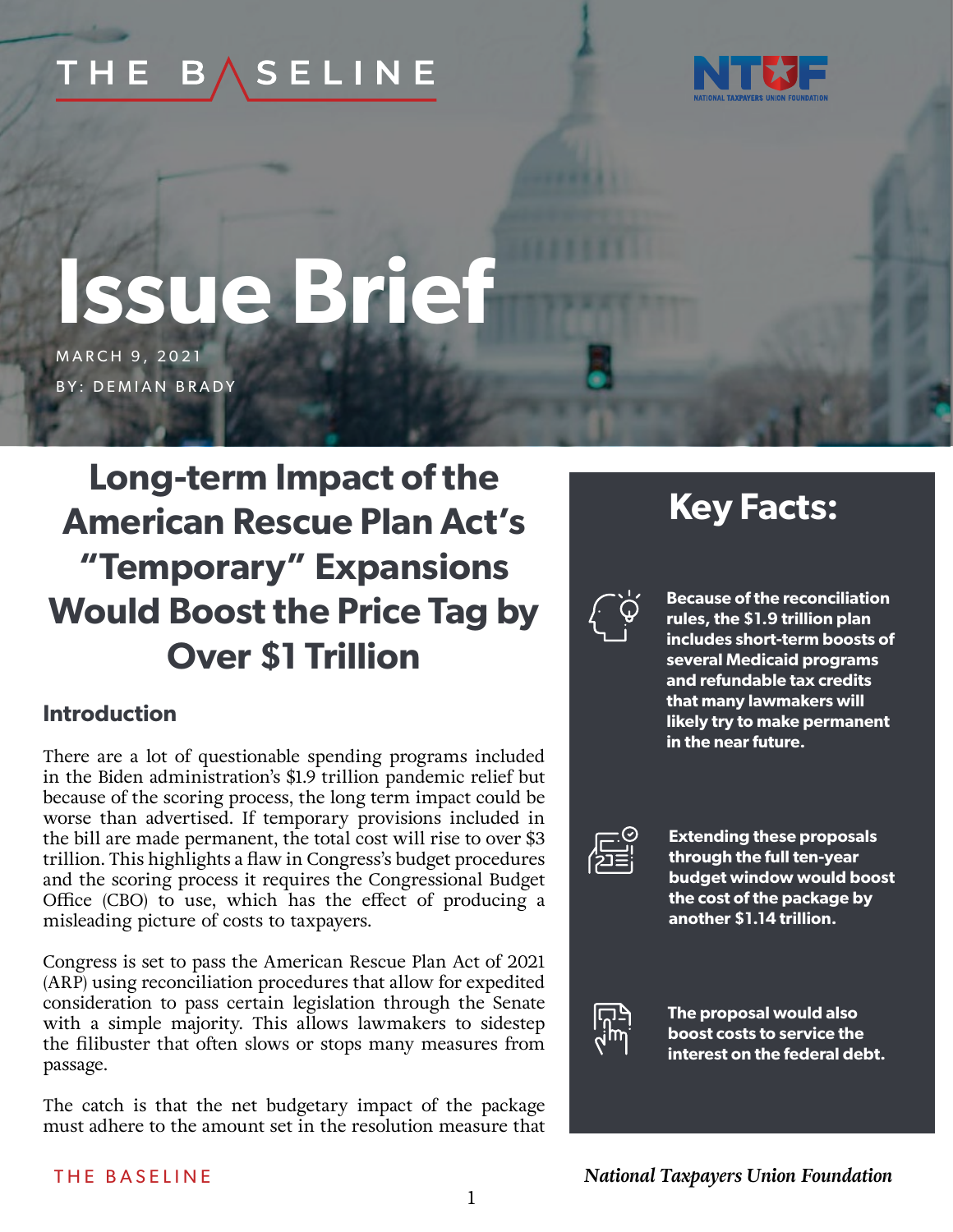kicks off the process. This leads to lawmakers designing the measure to game the budget score from the CBO. This process often entails the use of seemingly-arbitrary cutoff dates for proposals or the use of gimmicks as budgetary offsets to keep the total score down.

ARP includes increases in several pricey Medicaid and refundable tax cut expansions that are provided temporarily over the next few years. However, many Democrats have sought to enact these as permanent policy and lawmakers will likely pursue this as a goal in the future. If these programs are extended through the full ten-year budget window, the cost of the package would increase by another \$1.14 trillion.

ARP also includes a questionable offset that is scored as an \$17 billion spending reduction but in practice will act much like a tax with the accompanying cost-shifting responses from the impacted companies.

CBO's cost estimate of the package does not include an analysis of its impact on servicing the debt. Adding this to the official score would increase the net cost by a further \$160 billion.

# **\$1.9 Trillion Deficit Impact Set in Stone**

The Biden administration determined that it wanted a \$1.9 trillion bill. The Democrats in Congress set this ceiling on the measure in the budget resolution that allows for the reconciliation process to start. Reconciliation makes it easier to enact legislation by a simple majority but under the rules, the bill's cost cannot exceed \$1.9 trillion over the prescribed time period, which was set at 10 years in the resolution.

There are also so-called "Byrd Rules," named after the former Senator Robert Byrd (D-WV), restricting extraneous provisions from being added to a reconciliation package. For example, the reconciliation text originally included an increase in the national federal minimum wage. The mandate would increase wages for some but also lead to an increase in unemployment. CBO [determined](https://www.cbo.gov/system/files/2021-02/56975-Minimum-Wage.pdf) that a consequence of the minimum wage hike would be a net change in spending of nearly \$74 billion over ten years and an increase in tax revenues of nearly \$20 billion. The Senate Parliamentarian ruled that the budget impact of a minimum wage "merely incidental" to the purpose of the reconciliation package, in violation of a Byrd Rule.

Lawmakers had a chance to reduce the net cost of the package when it was amended to remove the minimum wage provision, but instead other parts of the bill were expanded to use the full \$1.9 trillion rather than reducing the net deficit impact.

# **Extensions**

ARP includes temporary expansions of several programs and refundable tax credits. It is likely that some Members of Congress will move to make these policies permanent at some point in the near future. Under the reconciliation's short term duration, CBO's [estimate](https://www.cbo.gov/publication/57045) shows many of these provisions already have a hefty cost, but if they are extended through the full budget window of ARP, the costs would increase dramatically. Congress often extends temporary provisions. While we do not know what is most likely to be extended, it is possible to estimate what would happen if certain ARP provisions were made permanent. These programs are listed below with their net outlay impact if extended through FY 2031 (as CBO notes in its scoring, there could also be revenue impacts associated with some of these policies).

#### **Medicaid Provisions**

**• Coverage for Pregnant and Postpartum Women - \$4.84 billion**: Under current law, states are required to provide 60 days of coverage under Medicaid after birth. ARP would add an additional 10 months of coverage for eligible recipients. CBO estimates this would increase outlays by \$6.1 billion from FY 2023 through 2027. The underlying statute relating to state plans is currently authorized through 2027, thus CBO's score does not include outlay estimates through the rest of the decade. If the program is extended – as Medicaid programs regularly

#### THE BASELINE *National Taxpayers Union Foundation*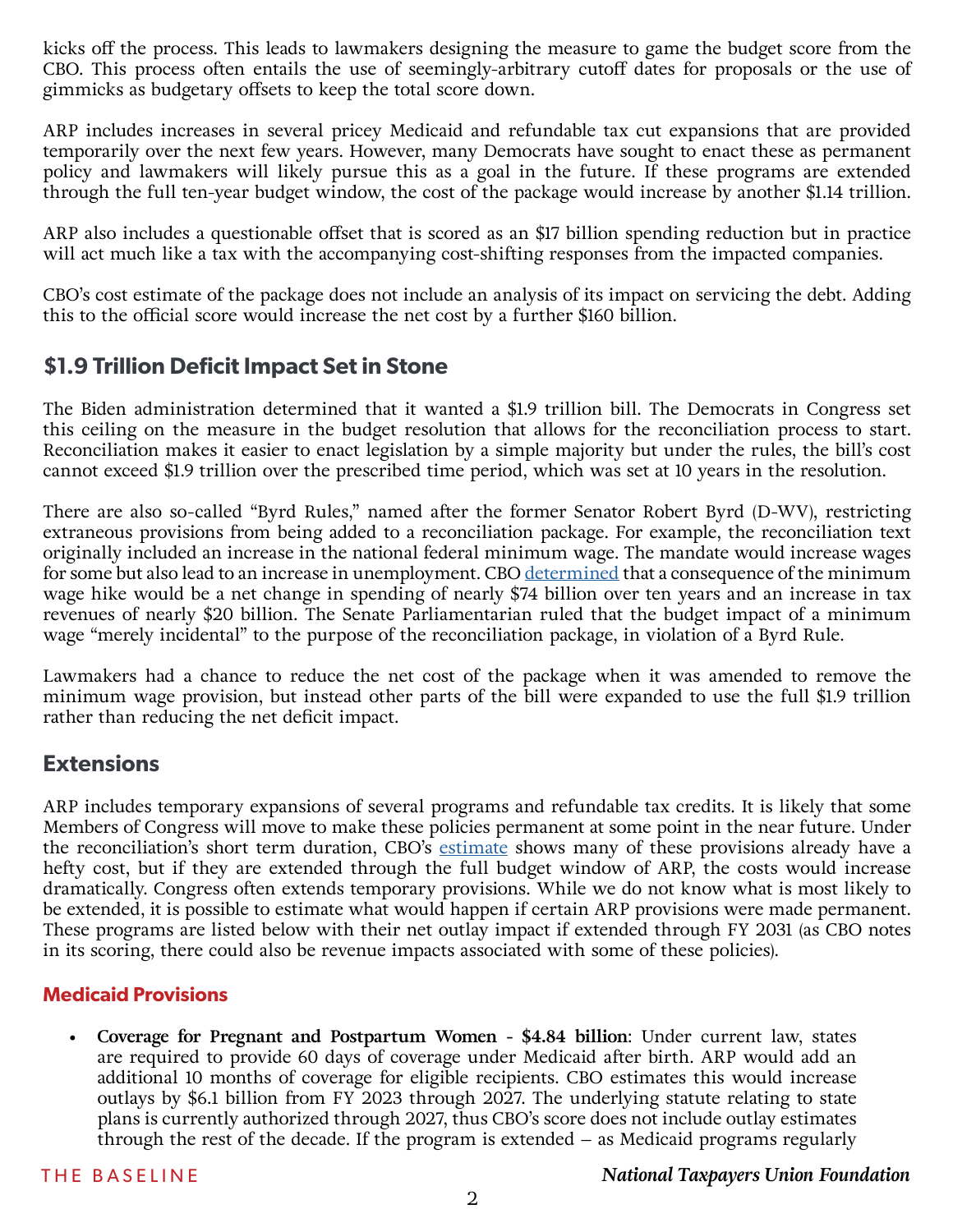are – at the average annual level in CBO's estimate (\$1.21 billion), the additional cost would be \$4.84 billion through FY 2031.

- **• Enhanced Match for Bundled Community-Based Mobile Crisis Intervention Services \$1.31 billion**: ARP would increase the federal Medicaid match for 12 quarters for eligible state programs related to mental health or substance use services. In CBO's estimate, outlays would average \$303 million from FY 2024 through FY 2027, and \$41 million through the rest of the budget window. If the increased match is extended through FY 2031 at the average outlay rate of the peak years, the additional outlays would total \$1.31 billion.
- **• Increase in Federal Medical Assistance Percentage (FMAP) for Expanding Affordable Care Act (ACA) Coverage - \$160 billion**: ARP would provide a temporary 5 percentage-point increase in the FMAP to states that expand coverage to adults made eligible by the ACA. The increase would give the eligible states eight quarters of the higher rate. CBO estimated this to cost \$16.4 billion through 2031.
	- This is on top of a 6.2 percentage point increase in the Medicaid FMAP for all states as enacted in the Families First Coronavirus Response Act costing [\\$50 billion](https://www.cbo.gov/system/files/2020-04/HR6201.pdf) over FY 2020 and 2021. If enrollment increases remain high during the economic downturn and puts pressure on state budgets, there would likely be a federal legislative response to maintain an increase in the FMAP matching rates for all states. Based on the CBO estimate above, an extension of 5 percentage points could cost around \$16 billion per year or \$160 billion over the decade.
- **• Increase in FMAP for Home and Community-Based Services \$40 billion**: The package also extends a temporary increase to Medicaid programs that provide long-term home care and community services for beneficiaries. CBO estimates this would cost \$9.3 billion over 2 years. Making this increase permanent could add up around \$40 billion to the cost.

#### **Refundable Tax Credit Provisions**

- **• Child Tax Credit (CTC) \$778 billion:** ARP would expand the CTC for FY 2021 and allow for advance payments. This is a refundable credit that can be claimed by eligible filers above and beyond their income tax liability. This refundable portion is recorded in the budget as outlays. CBO estimated that the expanded CTC would boost outlays by \$19.2 billion in FY 2021 and \$84.4 billion in FY 2022. Proposals to make the expansion permanent would add upwards of \$778 billion to ARP's cost.
- **• Earned Income Tax Credit (EITC) \$83.5 billion**: This refundable tax credit would be expanded in FY 2021 for certain filers. CBO estimated that it would increase outlays in FY 2022 by \$9.3 billion. Making this provision permanent could add roughly \$83.5 billion to the net cost.
- **• Refundability and Enhancement of the Child and Dependent Care Tax Credit \$36 billion**: Under ARP, this credit would be expanded and made refundable for FY 2021. CBO estimated this would increase outlays by \$4.2 billion over the FY 2021-2022 period. Making this provision permanent would add \$36 billion to the cost through FY 2031.

#### **Other Provisions**

**• Community Navigator Pilot Program - \$464 million**: ARP establishes a new navigator pilot program to "increase awareness of, and participation in, programs of the Small Business Administration. CBO estimates the program would result in \$175 million in outlays spread over 3 years. Extending the program at that budget level over the budget window would add \$464 million to the total cost.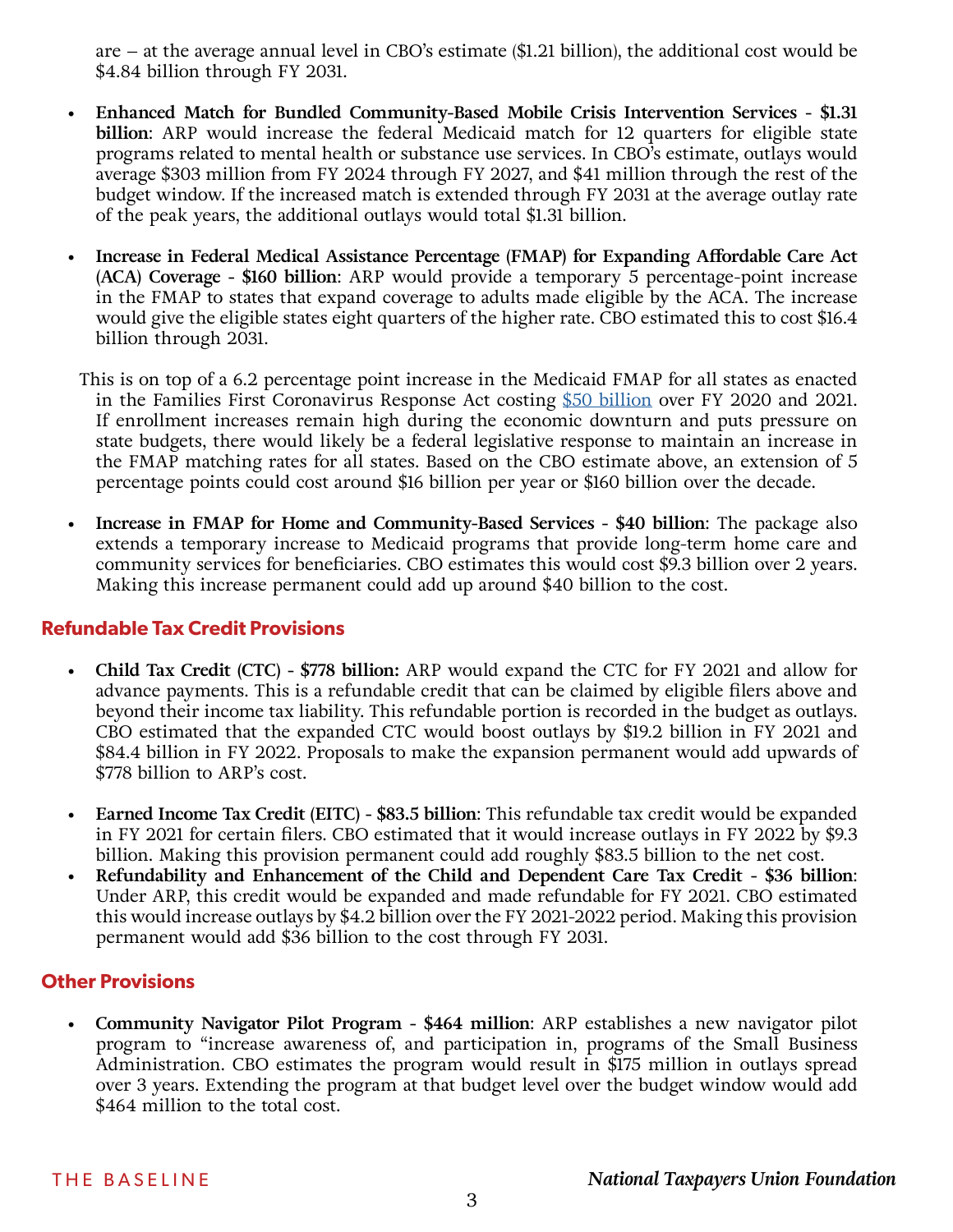**• Community Health Centers (CHC) - \$36 billion**: ARP provides a one-time boost of \$7.6 billion, nearly doubling its base funding of  $$4$  billion provided in the most recent consolidated appropriations.

Predating the pandemic, there has been an effort to boost base funding for CHCs. **H.R. 1943** in the 116th Congress (with 107 cosponsors) called to increase base funding to \$6.8 billion this year, with additional yearly increases reaching \$9 billion in 2024.

If the ARP plus-up amount becomes the new base funding level for CHCs, outlays would increase by \$3.6 billion per year, or \$36 billion over the decade.

**• National Health Service Corps (NHCS) - \$4.9 billion:** ARP provided an \$800 million plus-up to NHCS funding for FY 2021, more than doubling its base funding of [\\$310 million](https://www.congress.gov/bill/116th-congress/house-bill/133/text).

H.R. 1943 in the 116th Congress also proposed to boost base funding for the Corps to \$935 million this year with yearly increases reaching \$1.2 billion in FY 2024.

If the ARP plus-up total becomes the new base funding level for the NHSC, outlays by \$490 million per year, or \$4.9 billion over the decade.

*Total cost of extended Medicaid, refundable, and other provisions - \$1.15 trillion*

# **The Drug Rebate Tax Disguised as a Spending Cut**

The package also includes an offsetting measure related prescription drugs that is scored under budget rules as a reduction in spending but in reality functions as a tax.

The bill would lift a statutory limit on the maximum [rebate](https://www.ntu.org/foundation/detail/cbos-approach-to-scoring-drug-rebates-paints-inaccurate-picture-of-savings) for certain drugs. The Medicaid "rebate" policy requires that any pharmaceutical company that participates in Medicaid must pay a rebate back to the states (which is also shared with the federal government) for covered outpatient drugs.

CBO estimated that this policy would increase the amount of rebates that manufacturers pay through Medicaid by \$17.3 billion through FY 2031. This disguised tax runs the risks of impeding private research and development in new medications, shifting more costs to private plans, and increasing the prices of newly developed drugs brought to market.

# **Debt Interest Costs**

Although CBO's estimate does not include an analysis of net interest payments on the debt, the agency [published a handy tool](https://www.cbo.gov/publication/56993) in February that can be used to estimate the amount. CBO's interactive spreadsheet allows users to input changes in spending and revenues and get a calculation on the net change in debt service costs, total changes in the deficit, and cumulative changes in the federal debt.

Plugging in the outlays and revenues of CBO's most recent analysis of ARP shows that it would increase debt service costs by \$160 billion over the decade.

Plugging in the outlays changes that would result if the above provisions are extended through FY 2031, would increase debt service costs by another \$90 billion.

# **Conclusion**

When the text of a bill is shaped to a predetermined score, lawmakers will re-design desired policies on a temporary basis with the intention of revisiting and extending the provisions at a later date. This happened in 2017 with the Tax Cuts and Jobs Act which reduced individual and corporate income tax rates but set